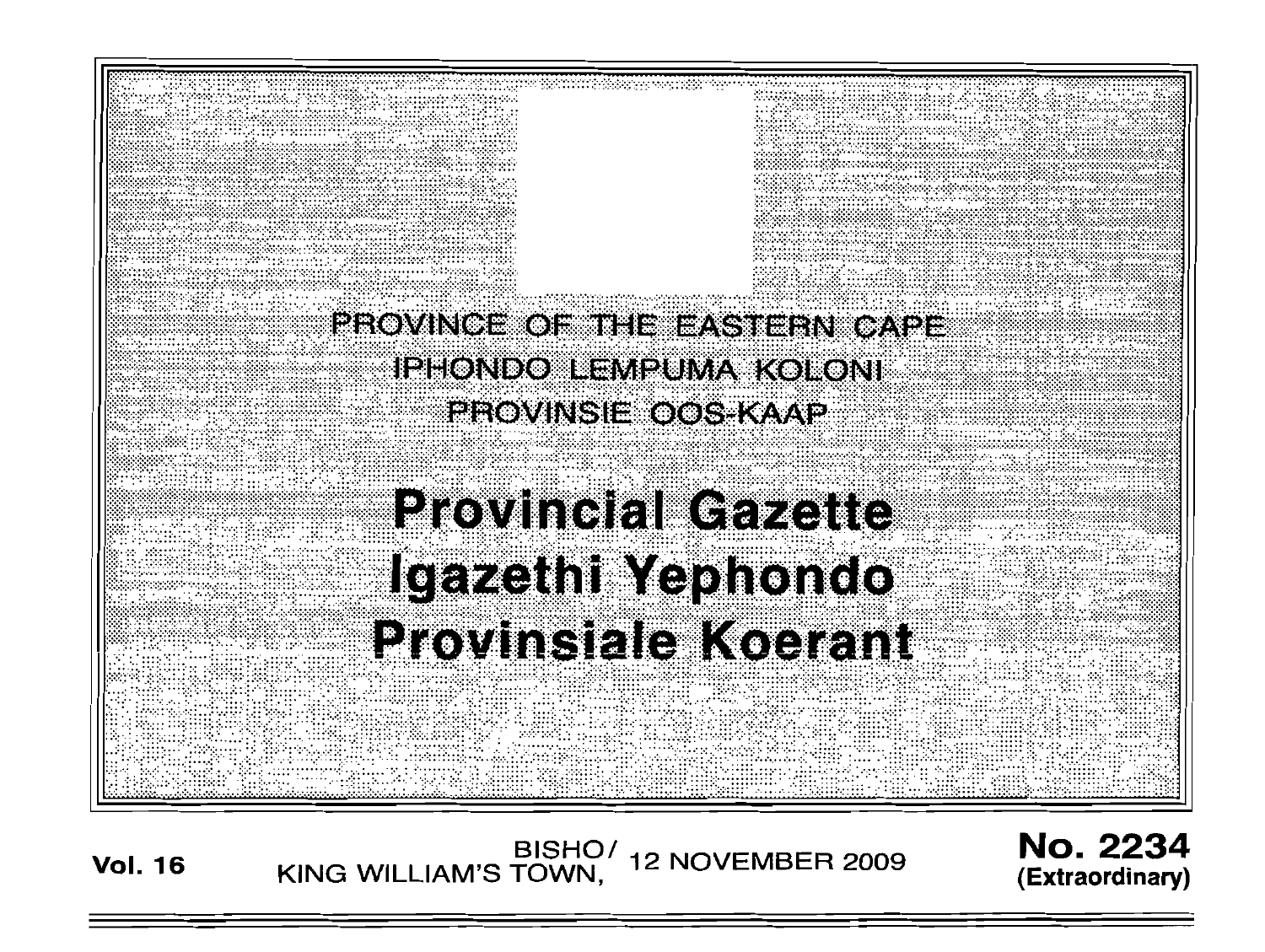| No. |                                                                                                                   | Page<br>No. | Gazette<br>No. |
|-----|-------------------------------------------------------------------------------------------------------------------|-------------|----------------|
|     | PROVINCIAL NOTICE                                                                                                 |             |                |
|     | 67 Local Government: Municipal Structures Act (117/1998): Determination of the number of councillors of municipal |             | 2234           |

 $\bar{t}$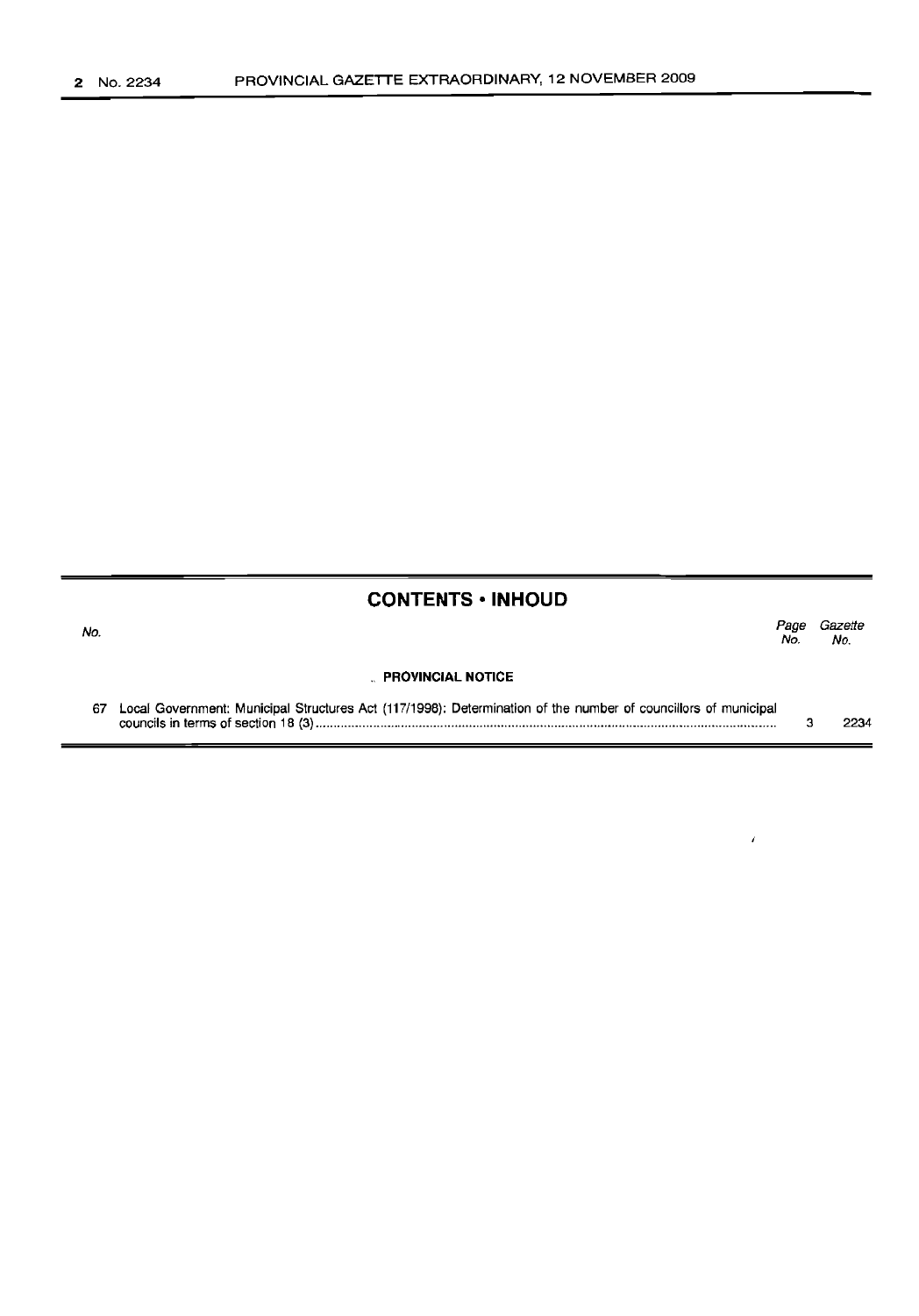## PROVINCIAL NOTICE

No. 67

12 November 2009

### CORRECTIONAL NOTICE AMENDING PROVINCIAL NOTICE NO. 58 DATED 6 NOVEMBER 2009 PUBLISHED IN THE PROVINCIAL GAZETTE NO. 2227 (EXTRA-ORDINARY) DATED 6 NOVEMBER 2009.

### PROVINCE OF THE EASTERN CAPE

## DEPARTMENT OF LOCAL GOVERNMENT AND TRADITIONAL **AFFAIRS**

DETERMINATION OF THE NUMBER OF COUNCILLORS OF MUNICIPAL COUNCILS IN TERMS OF SECTION 18(3) OF THE LOCAL GOVERNMENT: MUNICIPAL STRUCTURES ACT, 1998 (ACT NO. 117 OF 1998)

I, SICELO GQOBANA, Member of the Executive Council responsible for Local Government in the Province of the Eastern Cape hereby amend Provincial Notice No. 58 dated 6 November 2009 published in the Provincial Gazette No. 2227 (Extra-ordinary) dated 6 November 2009, as follows:

By effecting corrections within the same schedule Notice No. 58, as per the schedule attached, hereto.

;~/lvVJJl

SIGNED: S. GQOBANA MÉMBER OF THE EXECUTIVE COUNCIL RESPONSIBLE FOR LOCAL GOVERNMENT: PROVINCE OF THE EASTERN CAPE

DATE: 09/11/09